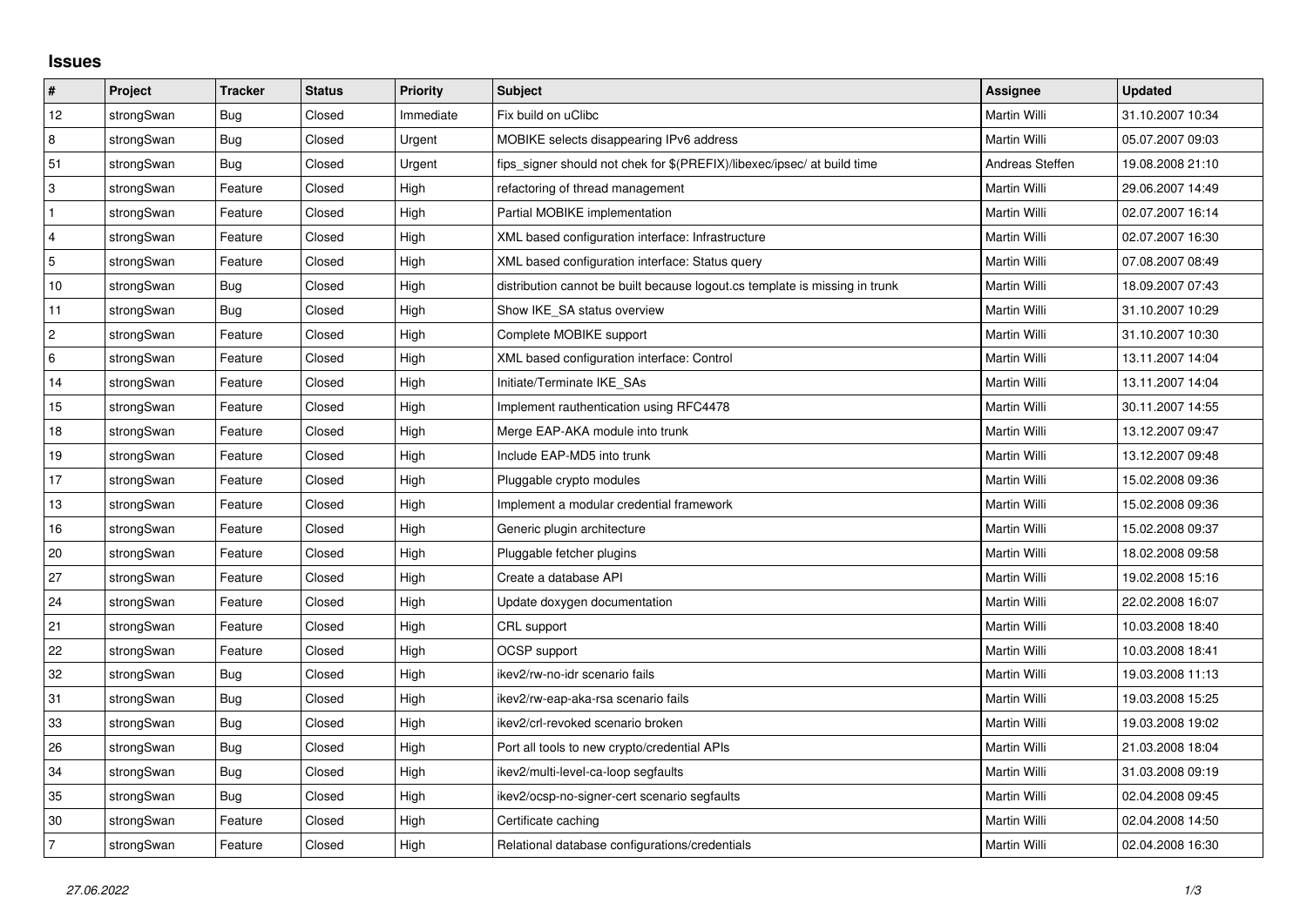| $\pmb{\#}$ | Project    | <b>Tracker</b> | <b>Status</b> | <b>Priority</b> | Subject                                                                | <b>Assignee</b>       | <b>Updated</b>   |
|------------|------------|----------------|---------------|-----------------|------------------------------------------------------------------------|-----------------------|------------------|
| 36         | strongSwan | Bug            | Closed        | High            | strongswan-4.2.0 does not compile with uclibe                          | Martin Willi          | 04.04.2008 13:51 |
| 45         | strongSwan | Bug            | Closed        | High            | Failure to open SQLite database crashes charon                         | Martin Willi          | 07.04.2008 09:16 |
| 43         | strongSwan | Bug            | Closed        | High            | missing certificate_identity in SQL database causes segfault           | Martin Willi          | 07.04.2008 10:08 |
| 41         | strongSwan | Feature        | Closed        | High            | CFG attribute provider framework                                       | Martin Willi          | 16.04.2008 11:24 |
| 47         | strongSwan | Feature        | Closed        | High            | <b>RNG API</b>                                                         | Martin Willi          | 16.04.2008 11:27 |
| 48         | strongSwan | Feature        | Closed        | High            | Parallel trustchain verification                                       | Martin Willi          | 16.04.2008 11:33 |
| 37         | strongSwan | Feature        | Closed        | High            | Hash and URL support for IKEv2                                         | <b>Tobias Brunner</b> | 18.04.2008 13:38 |
| 50         | strongSwan | Bug            | Closed        | High            | plutostderrlog option missing                                          | Martin Willi          | 11.05.2008 10:10 |
| 25         | strongSwan | Feature        | Closed        | High            | alternative crypto implementation                                      | Martin Willi          | 31.05.2008 09:49 |
| 46         | strongSwan | Feature        | Closed        | High            | DNS resolving for hosts in ike_cfg                                     | Martin Willi          | 09.06.2008 09:34 |
| 52         | strongSwan | Bug            | Closed        | High            | Migrate ESP sequence number in update_sa                               | <b>Tobias Brunner</b> | 25.06.2008 08:40 |
| 59         | strongSwan | Feature        | Closed        | High            | Add additinal signal dependent parameter to bus                        | Martin Willi          | 29.07.2008 11:04 |
| 40         | strongSwan | Feature        | Closed        | High            | NetworkManager support                                                 | Martin Willi          | 22.08.2008 12:54 |
| 54         | strongSwan | Feature        | Closed        | High            | <b>EAP-Identity Server functionality</b>                               | Martin Willi          | 22.08.2008 12:55 |
| 60         | strongSwan | Feature        | Closed        | High            | Implement draft-sheffer-ikev2-gtc-00 with PAM password verification    | Martin Willi          | 22.08.2008 12:59 |
| 65         | strongSwan | Bug            | Closed        | High            | Many UML tests fail                                                    | Andreas Steffen       | 07.10.2008 07:09 |
| 64         | strongSwan | Bug            | Closed        | High            | MOBIKE with changed NAT mappings                                       | Martin Willi          | 08.10.2008 14:21 |
| 56         | strongSwan | Bug            | Closed        | High            | New interface for EAP-SIM backend                                      | Martin Willi          | 24.10.2008 10:23 |
| 70         | strongSwan | Bug            | Closed        | High            | IP <sub>v6</sub>                                                       | Andreas Steffen       | 21.02.2009 11:09 |
| 42         | strongSwan | Feature        | Closed        | High            | CFG attribute handler framework                                        | Martin Willi          | 28.04.2009 10:23 |
| 49         | strongSwan | Bug            | Closed        | High            | starter log directly to terminal                                       | Martin Willi          | 30.04.2009 10:18 |
| 71         | strongSwan | Bug            | Closed        | High            | Improved Acquire handling                                              | Martin Willi          | 20.05.2009 11:54 |
| 79         | strongSwan | Bug            | Closed        | High            | Windows 7 sometimes fails to verify RSA signatures done by gcrypt      | Martin Willi          | 30.06.2009 12:22 |
| 55         | strongSwan | Bug            | Closed        | High            | Implement SHA512/384/256 HMAC with proper truncation in kernel         | Martin Willi          | 03.12.2009 11:41 |
| 73         | strongSwan | Issue          | Closed        | High            | StrongSwan IKEv2 CERT Payload missing first 0x30 byte of DER-encoding. | Martin Willi          | 06.05.2013 21:33 |
| 61         | strongSwan | Bug            | Closed        | High            | When recovering from DPD, firewall rules aren't added as necessary     | Andreas Steffen       | 06.05.2013 21:43 |
| 39         | strongSwan | Feature        | Rejected      | High            | Configuration support in Manager                                       | Martin Willi          | 04.07.2014 11:07 |
| 44         | strongSwan | <b>Bug</b>     | Closed        | Normal          | multiple copies of ca certificate in cache                             |                       | 07.04.2008 10:51 |
| 53         | strongSwan | Bug            | Closed        | Normal          | Printf handler for proposal t                                          | Martin Willi          | 12.06.2008 14:23 |
| 58         | strongSwan | Bug            | Closed        | Normal          | Please fix bashism in /src/ipsec/ipsec.in                              | Martin Willi          | 16.07.2008 09:08 |
| 62         | strongSwan | Bug            | Closed        | Normal          | ikev2 missing rekeying support not recognised                          | Martin Willi          | 14.11.2008 15:17 |
| 66         | strongSwan | Bug            | Closed        | Normal          | patch for alignment buffer on xscale ARM processor                     | Martin Willi          | 14.11.2008 15:35 |
| 69         | strongSwan | Feature        | Closed        | Normal          | Improve scheduler performance                                          | <b>Tobias Brunner</b> | 04.12.2008 17:03 |